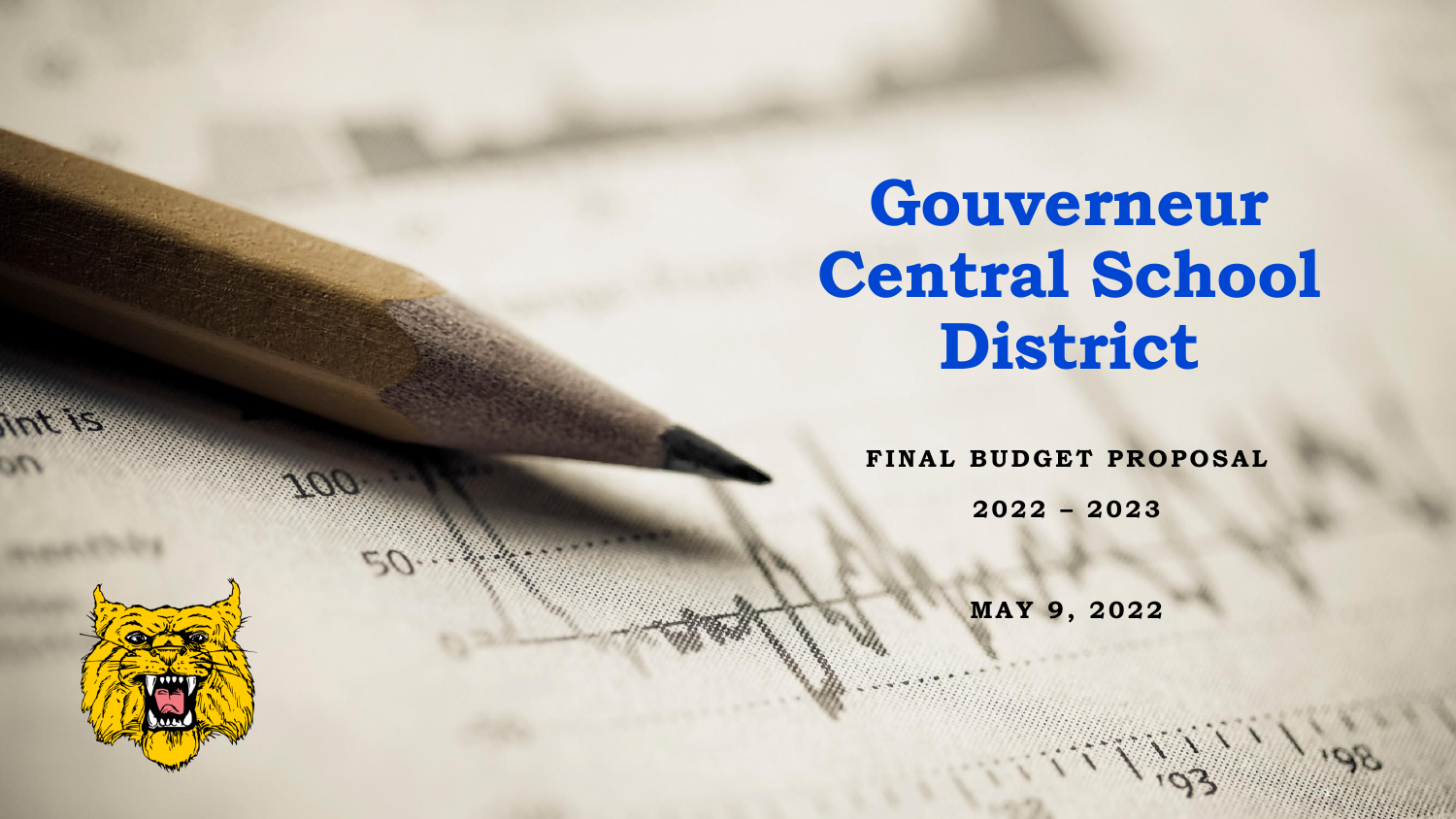## **Budget Components**  *2022 - 2023*

| <b>Administrative</b><br><b>Component</b> | <b>Program Component</b>   | <b>Capital Component</b>      |
|-------------------------------------------|----------------------------|-------------------------------|
| Includes expenses for                     | This portion includes      |                               |
| office and administrative                 | salaries and benefits of   | This covers all school bus    |
| costs; salaries and                       | teachers and supervisors   | purchases, debt service on    |
| benefits for certified                    | who spend the majority of  | buildings, and leasing        |
| school administrators                     | their time teaching; such  | costs; tax certiorari and     |
| who spend 50 percent or                   | instructional costs as     | court-ordered costs; and      |
| more of their time                        | supplies, equipment and    | all facility costs, including |
| performing supervisory                    | textbooks; co-curricular   | salaries and benefits of      |
| duties; data processing;                  | activities and             | the custodial staff; service  |
| public information; legal                 | interscholastic athletics; | contracts, maintenance        |
| fees; property insurance;                 | staff development; and     | supplies and equipment;       |
| and school board                          | transportation operating   | and utilities.                |
| expenses.                                 | costs.                     |                               |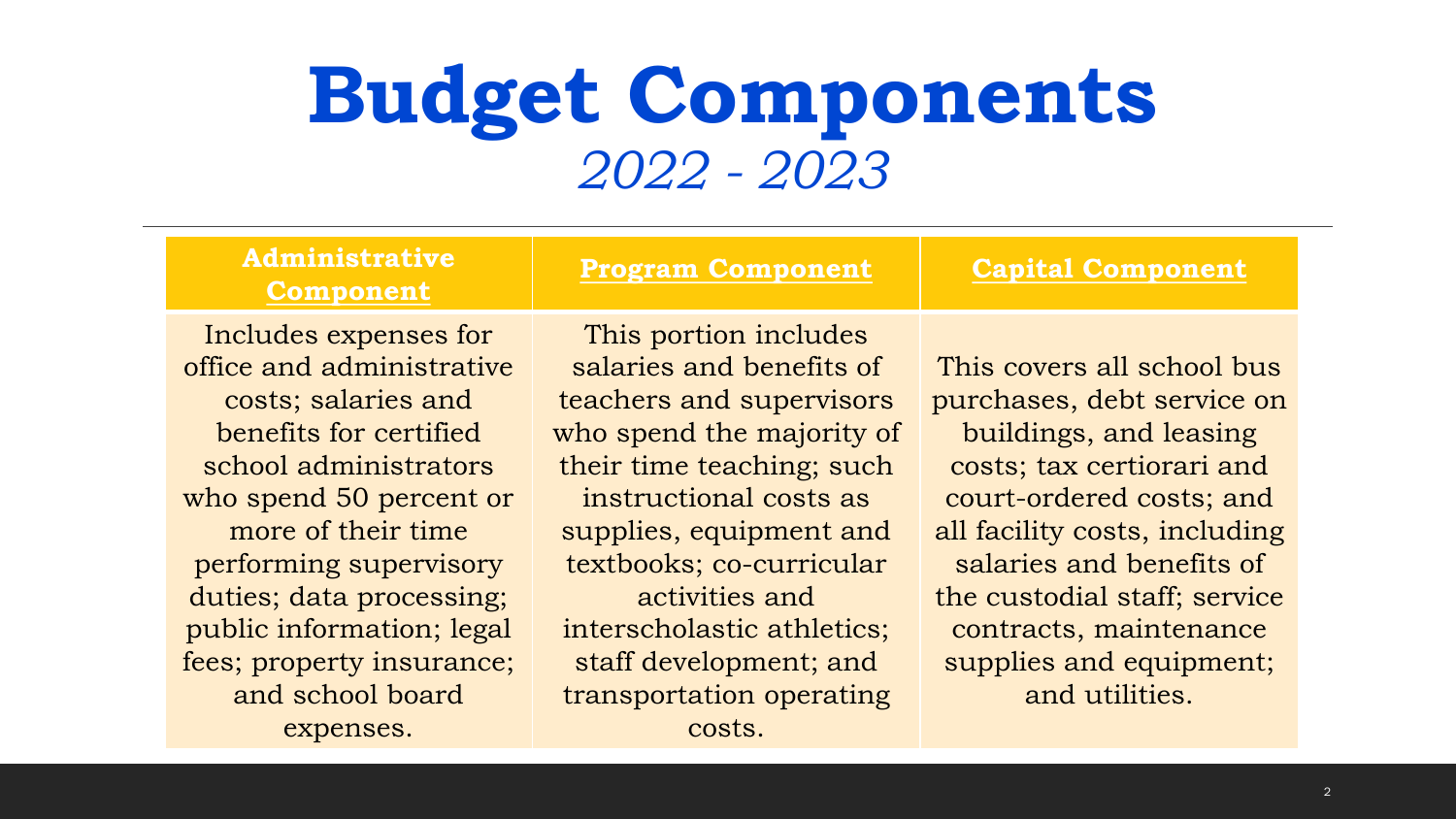## **Budget Components**  *2022 - 2023*

| <b>Administrative</b><br><b>Component</b> | <b>Program Component</b> | <b>Capital Component</b> |
|-------------------------------------------|--------------------------|--------------------------|
| \$4,700,567                               | \$28,327,442             | \$8,288,998              |
| Decrease of \$238,124                     | Increase of \$2,290,643  | Decrease of \$696,086    |
| 11.38% of total budget                    | 68.56% of total budget   | 20.06% of total budget   |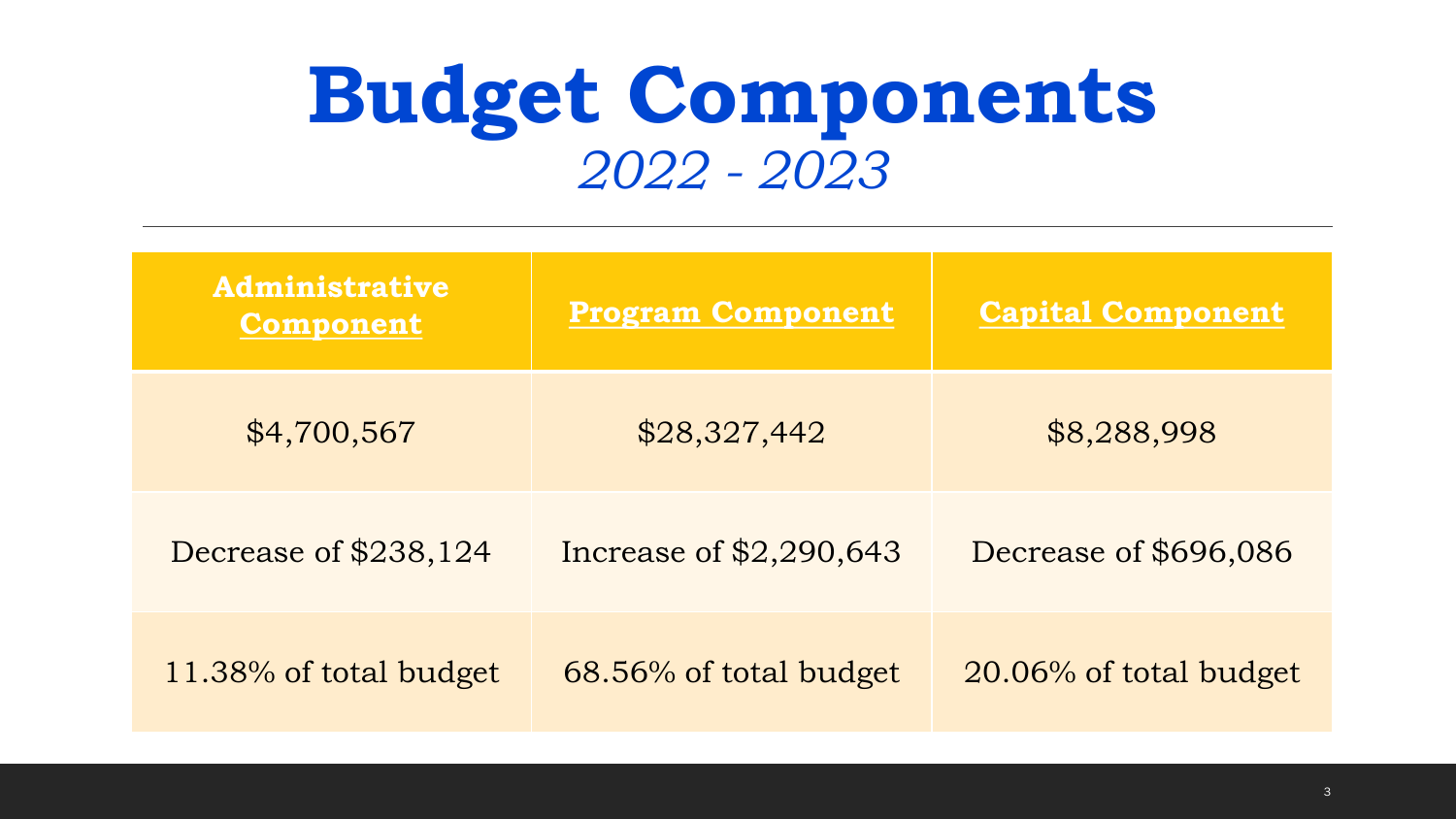## **Budget Comparison** *2021 – 2022 vs. 2022 - 2023*

| <b>Budget Year</b> | <b>Tax Levy</b> | <b>Tax Levy Increase</b> | % Increase in<br><b>Tax Levy</b> |
|--------------------|-----------------|--------------------------|----------------------------------|
| $2021 - 2022$      | \$6,686,829     | \$190,677                | $2.94\%$                         |
| $2022 - 2023$      | \$6,787,112     | \$100,283                | $1.50\%$                         |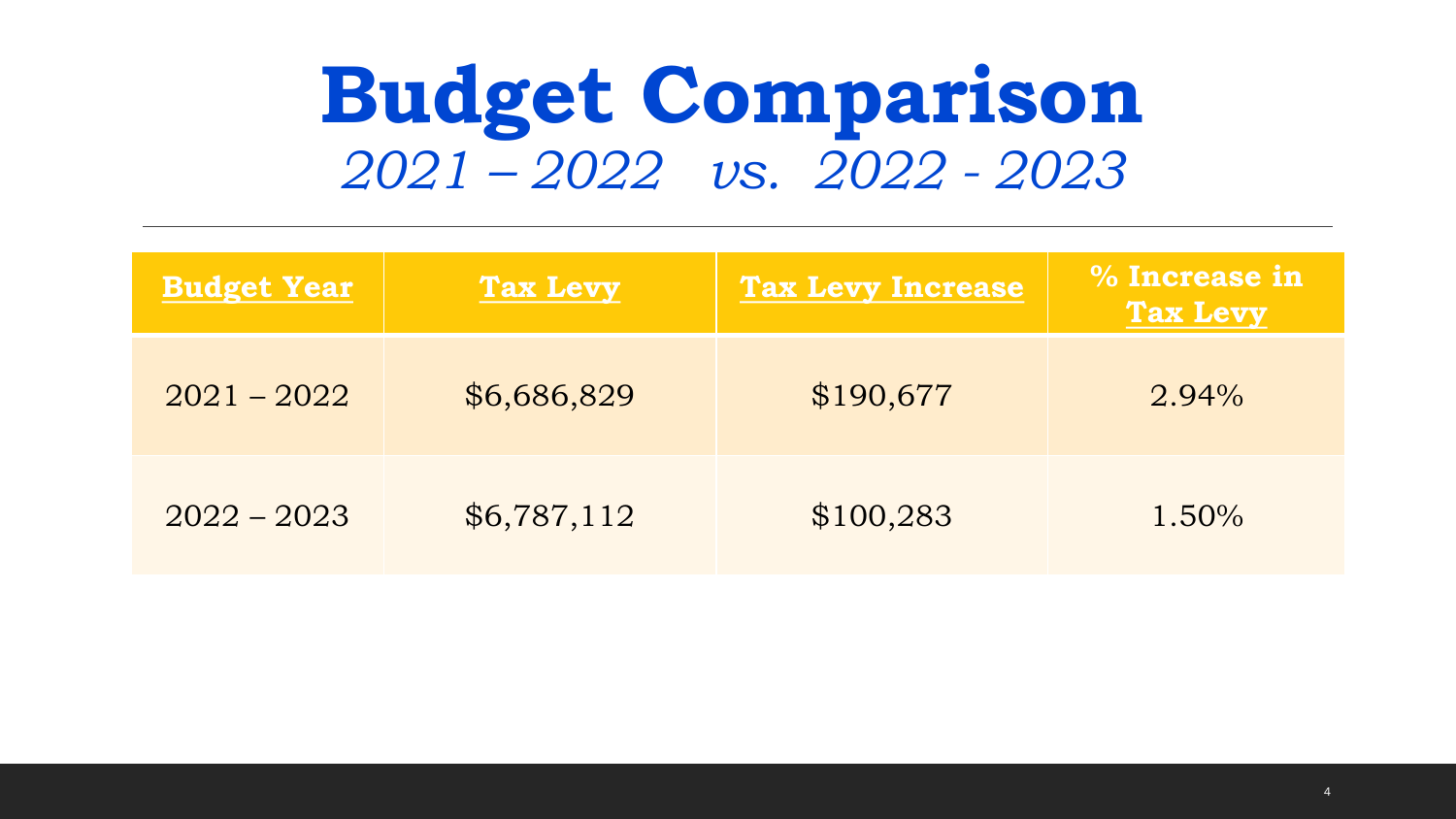# **Financial Impact on Property Owners**



| <b>Home Value</b>      | 2021 - 2022 | 2022 - 2023 | <b>Increase</b> |
|------------------------|-------------|-------------|-----------------|
| \$60,000               | \$798.01    | \$809.98    | \$11.97         |
| Less Basic STAR        | (\$399.01)  | (\$404.99)  |                 |
| <b>Net Taxes</b>       | \$399.00    | \$404.99    | \$5.98          |
|                        |             |             |                 |
| <b>Home Value</b>      | 2021 - 2022 | 2022 - 2023 | <b>Increase</b> |
| \$100,000              | \$1,330.01  | \$1,349.96  | \$19.95         |
| <b>Less Basic STAR</b> | (\$399.00)  | (\$404.99)  |                 |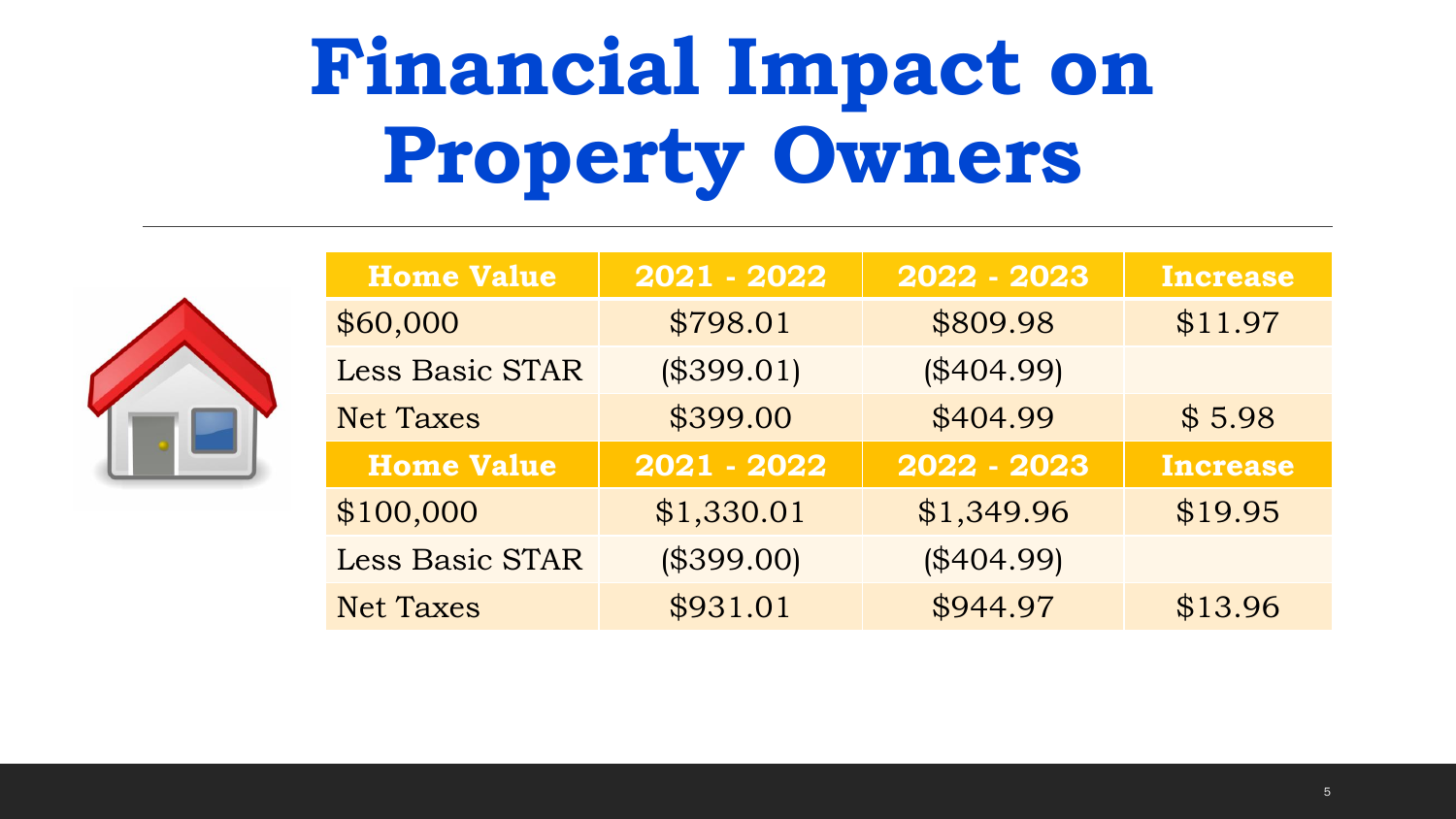# **Financial Impact on Property Owners**



| <b>Home Value</b>         | 2021 - 2022 | 2022 - 2023 | <b>Increase</b> |
|---------------------------|-------------|-------------|-----------------|
| \$60,000                  | \$798.01    | \$809.98    | \$11.97         |
| <b>Less Enhanced STAR</b> | (\$827.27)  | (\$839.68)  |                 |
| <b>Net Taxes</b>          | \$0         | \$0         | \$0             |
|                           |             |             |                 |
| <b>Home Value</b>         | 2021 - 2022 | 2022 - 2023 | <b>Increase</b> |
| \$100,000                 | \$1,330.01  | \$1,349.96  | \$19.95         |
| <b>Less Enhanced STAR</b> | (\$827.27)  | (\$839.68)  |                 |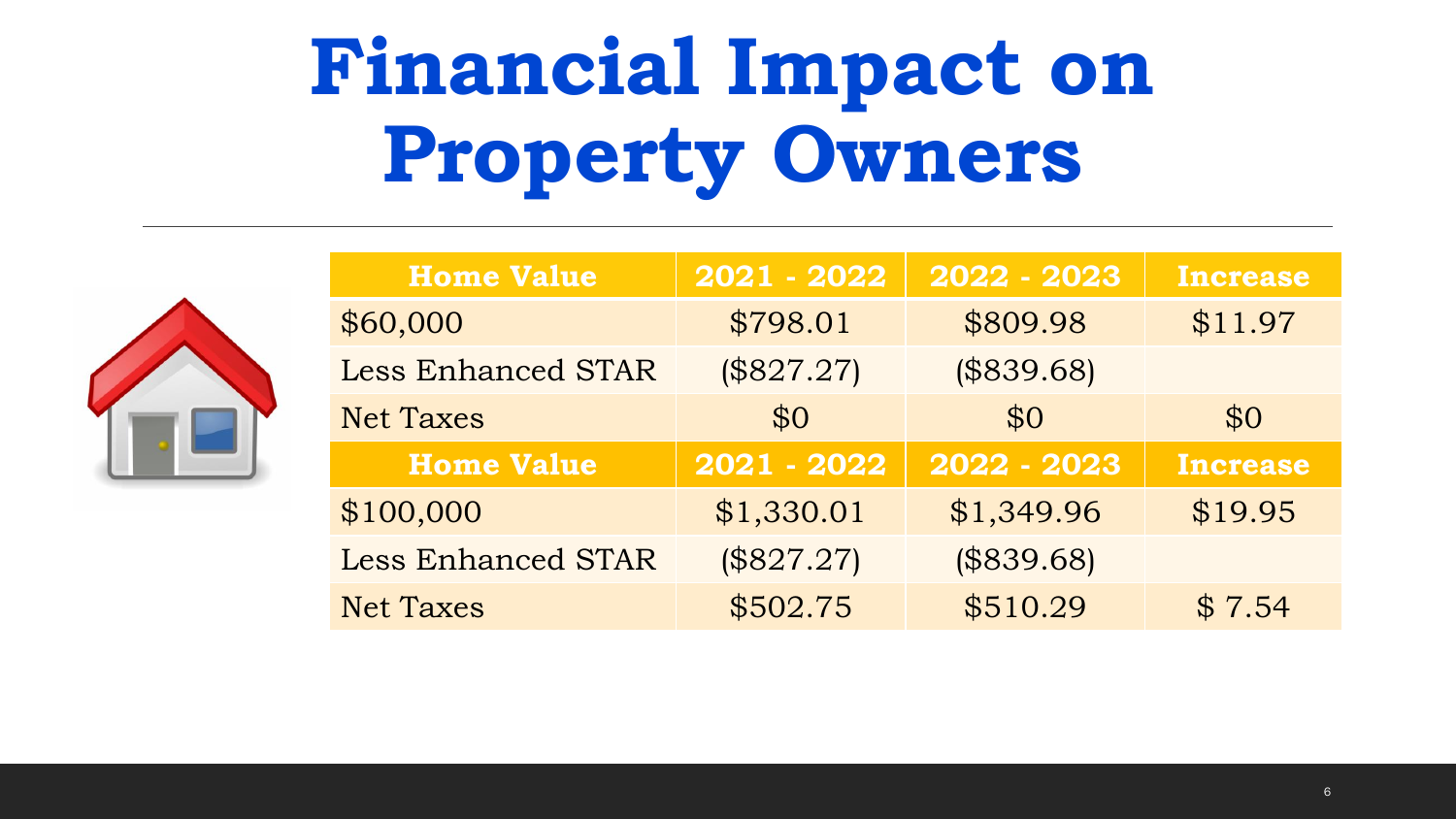## **Budget Overview**  *2022 - 2023*

This budget also supports our long-term district-wide goals.

#### **Goal #1**:

Our first goal is to bring consistency to curriculum decisions across grade levels and provide appropriate professional development to support those curriculum decisions. Our primary focus will be on developing the foundational skills necessary for students to effectively read and write.

**Goal #2**: Our second goal is to provide the social emotional support and academic opportunities necessary for all students to be engaged in school and find success.

**Goal #3**: Finally, we will provide a continuum of Special Education services district-wide to support the needs of all our students.